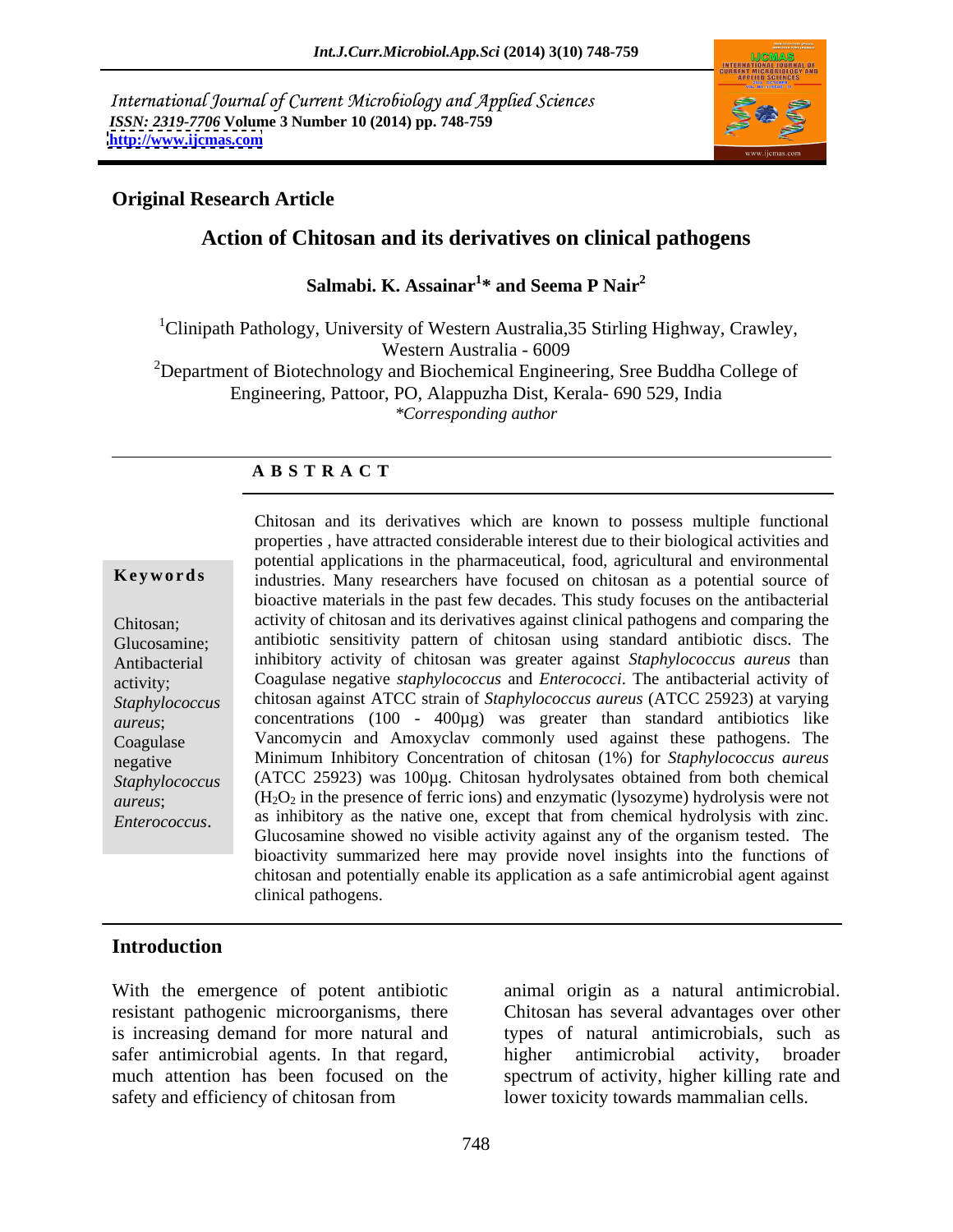Chitosan is a natural non- toxic biopolymer improving wound healing (*Burkatovskaya* produced by the de-acetylation of chitin, a *et al*, 2008). Chemical modification by major component of the shells of acetylation, results in increased water crustaceans. It is also found in various insects, worms, fungi and mushrooms in varying proportions from species to species (*Knorr*,1984). *Chen et al* (2003) applied chitosan as a natural disinfectant against

Apart from microbial strains, antimicrobial activity of chitosan varies widely, depending temperature and the presence of interfering and *Roller*, 2001; *No et al*, 2002; *Zheng* and new applications for this underused biopolymer. Like lysozyme, chitosan may be combined with other active antimicrobial **Materials and Methods** substances for enhancing its antimicrobial efficacy (*S*.*I*.*Park*, *et al*.,2004).

chitosan (amino group at the C2 position of each de acetylated unit and hydroxyl groups Technology (CIFT), Kochi, Kerala. and solubility properties enlarging its

*Staph*. *aureus* infected wounds confirmed

solubility (*Chi et al* 2006).

and from region to region. Chemically has been explored for its antimicrobial chitosan is a poly  $-\beta$  (1,4) – glucosamine activity against clinical pathogens. Even waterborne pathogens and proved it to be preservation are being done extensively, promising. such reported investigation is considerably In this context, chitosan and its derivatives though studies on antimicrobial and antifungal activity of chitosan for food less for clinical applications.

on % DD, molecular weight(MW), pH, *aureus* and *Enterococci* are common substances such as proteins, fats and other associated infections as well as community antimicrobials (*Rhoades* and *Roller*, 2000; acquired ones. They were the etiological *Tsai et al*, 2000; *Jeon et al*,2001; *Knowles* factors of a wide spectrum of infections. The *Zhu*, 2003). Furthermore, synergistic effects resistance of *Staph*. *aureus* to many of chitosan covalently bonded with antibiotics, specifically to methicillin lysozyme have been reported by *Song* and (methicillin resistant *Staph*. *aureus*), in such others (2001). Inherent antimicrobial cases a limited spectrum of antibiotics may properties of chitosan and its high-film be used and prolonged hospitalization is forming and entrapping ability could be the expensive. Hence there is an urgent need for primary driving force in the development of the development of alternative antimicrobial *Staph. aureus*, Coagulase negative *Staph*. pathogens responsible for healthcare therapeutic problems are caused by antibiotics, specifically to methicillin therapeutics.

### **Materials and Methods**

### **Materials**

The reactive functional group present in Chitosan and glucosamine were obtained as at the C6 and C3 positions) can be readily Different clinical isolates of *Staphylococcus* subjected to chemical derivatization *aureus*, Coagulase negative *Staphylococcus* allowing the manipulation of mechanical and *Enterococcus spp* were procured from biocompatibility( *Goy*.*R.C et al*.,2009). Muller Hinton Agar (MHA), Nutrient Agar *In vivo* experiments using a mouse model of from HIMEDIA, Mumbai. All the effectiveness of chitosan acetate bandage enzymes used were obtained from Spectruma gift from Central Institute of Fisheries Technology (CIFT), Kochi, Kerala. clinical lab. Media and antibiotic discs (NA), Peptone Water (PW) were obtained from HIMEDIA, Mumbai. All microbiological media, reagents and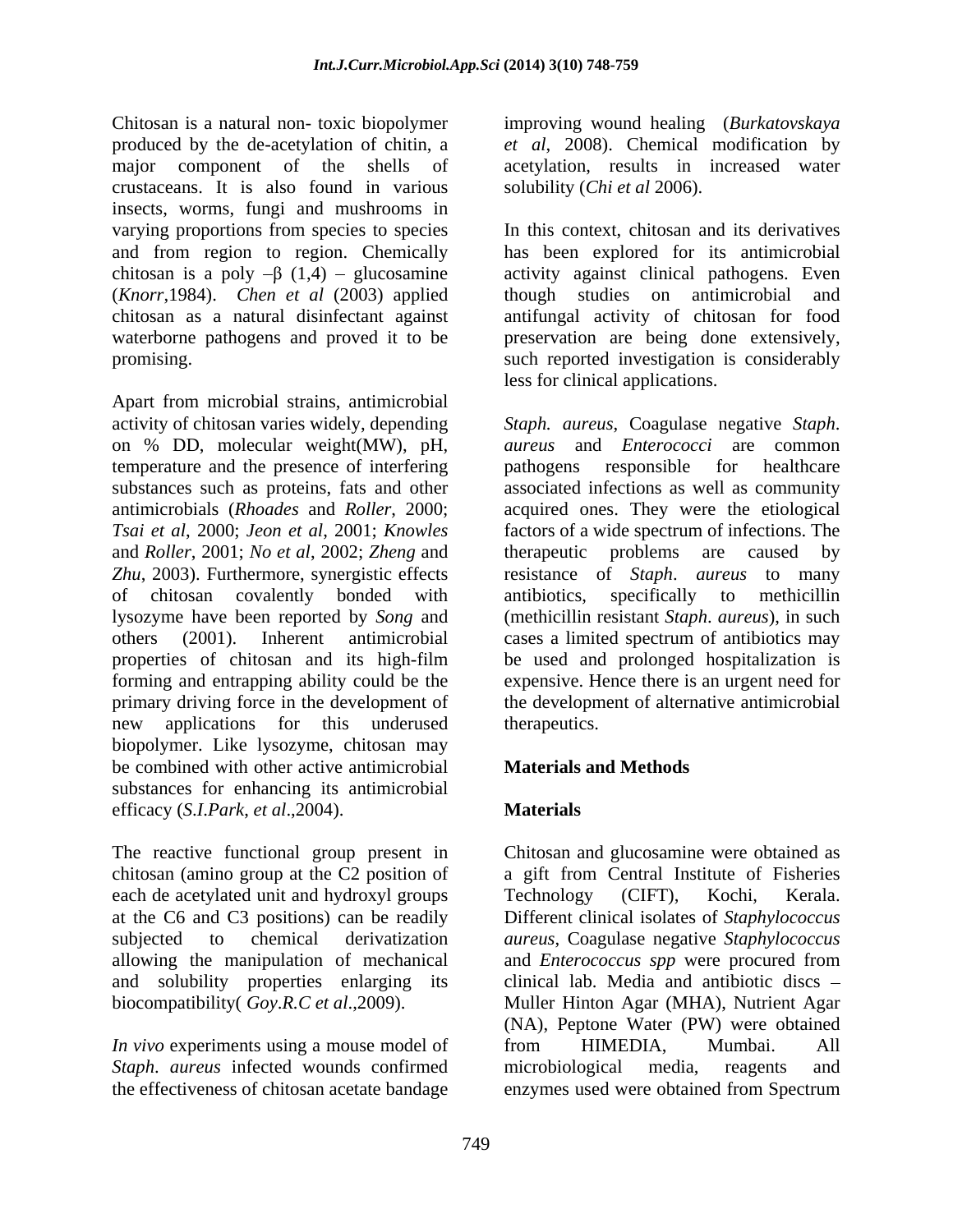Chemicals (P) ltd, USA, Qualigens Hydrolysis with Lysozyme: Lysozyme Company ltd, Mumbai. was dissolved in 0.1 M KCl (1mL) and

90 cP and 270 cP respectively using Fungi lab Visco Basic Plus. The molecular weight for 90+ DD chitosan is  $7.216 \times 10^3$  Daltons.

## **Clinical Isolates and their Cultivation**

Clinical isolates of *Staph. aureus*, Coagulase negative *Staph. aureus* and *Enterococci spp* adjusted to 7.0 by adding 0.1M NaOH. were stored in Nutrient Broth (NB) and sub cultured on Nutrient Agar (NA) plates and incubated at  $37^0C$  overnight. ATCC strain of *Staph. aureus* (ATCC 25923) was used as standard organism for the study.

## **Preparation of Chitosan derivatives** *Preparation of Chitosan derivatives* **Oxidative**-**reductive degradation with**

Aliquots of the chitosan solution were mixed<br> $pH$  is adjusted to 7 by adding 0.1M NaOH. with 1ml of aq: FeCl<sub>3</sub> (10mM).  $H_2O_2$  (1M) is added to final concentrations of 0.2, 1, 5, reaction mixture was made up to 5mL by<br>tube. adding sterile distilled water. Degraded chitosan solutions were stored at  $4^{0}C$  for not more than 24 hrs before antimicrobial activity was tested. The native and degraded<br>chitosan solution prepared in 1% acetic acid chitosan solutions that was autoclaved at  $121^{\circ}$ C for 15 min were used to test the antibacterial activity against *Staphylococcus aureus*, Coagulase negative *staphylococcus*<br>
inhibition produced by chitosan-Zn

Company ltd, Mumbai and Loba Chemi having an activity of 50,000U/mg of protein **Methods Methods Methods Methods Methods Methods Methods Methods Methods Methods Methods Methods Methods Methods Methods Methods Methods Methods Methods Methods Methods Methods M Preparation of Chitosan** enzyme concentration is 0.025% (wt/v). The The chitosan obtained was dissolved in 1% temperature. The samples were autoclaved acetic acid, with degree of de-acetylation of at  $121^0C$  for 15 min to inactivate the enzyme 90% and 82%, and viscosity measured were and to sterilize. Then it is used for testing was dissolved in 0.1 M KCl (1mL) and added to a solution containing 30 mg of  $chitosan$  in 10mM acetic acid – sodium acetate buffer (pH: 4.5), so that the final enzyme concentration is 0.025% (wt/v).The reaction mixture is stirred at room temperature. The samples were autoclaved the antimicrobial activity *in vitro*.

## Daltons. **Antibacterial activity determination using glucosamine**

Glucosamine (12mg) was dissolved in 1ml of acetic acid (30%).The pH value was adjusted to 7.0 by adding 0.1M NaOH. Antibiotic sensitivity was performed by using this solution. Acetic acid (1%, pH.6) was kept as control.

### **In vitro antibacterial activity of Chitosan**- **Zn complex**

**H2O2** acetic acid (1%). Dispensed 1 ml of the About 30 mg of 82% DD chitosan was  $\frac{1}{4}$  and  $\frac{2}{1}$  and  $\frac{1}{4}$  and  $\frac{1}{2}$  and  $\frac{1}{2}$  and  $\frac{1}{2}$  and  $\frac{1}{2}$  and  $\frac{1}{2}$  and  $\frac{1}{2}$  and  $\frac{1}{2}$  and  $\frac{1}{2}$  and  $\frac{1}{2}$  and  $\frac{1}{2}$  and  $\frac{$ dissolved in 3ml acetic acid  $(1\%)$ .  $\frac{1}{7.8}$  and  $\frac{1}{10}$ ,  $\frac{1}{10}$  and  $\frac{0.25 \text{ m}}{2.5 \text{ m}}$  or 10, 25 and 50mM and the volume of each survey and the value of each survey and the survey of deal of each survey is also to each survey of the survey of the survey of the survey of the survey of the survey of the survey of  ${}^{0}C$  for not coordinated by intration was repeatedly wasned Clemicals (Pb) ltd, USA, Qualignes *Hydrolysis with Lysozyme*: User and dependent of the control in the control in the control in the control in the control in the control in the control in the control in the contro Chitosan (60mg) was dissolved in 6ml above solution into 5 different tubes. Added 4ml, 2ml, 1ml, 0.5ml and 0.25ml of ZnSO4.7H2O to the tubes and stirred. The pH is adjusted to 7 by adding 0.1M NaOH. The mixture is refluxed at  $80^{\circ}$ C for 3 hr with stirring, it is then cooled to room temperature. Added 8ml of acetone to each The resulting white precipitate obtained by filtration was repeatedly washed with ethanol and dried under vacuum to constant weight. The complexes, and chitosan solution prepared in 1% acetic acid were autoclaved at  $121^0$ C for 15 min.  ${}^{0}C$  for 15 min. Antibacterial activity was done with  $ZnSO<sub>4</sub>.7H<sub>2</sub>O$  as control. The zones of inhibition produced by chitosan-Zn complexes were measured.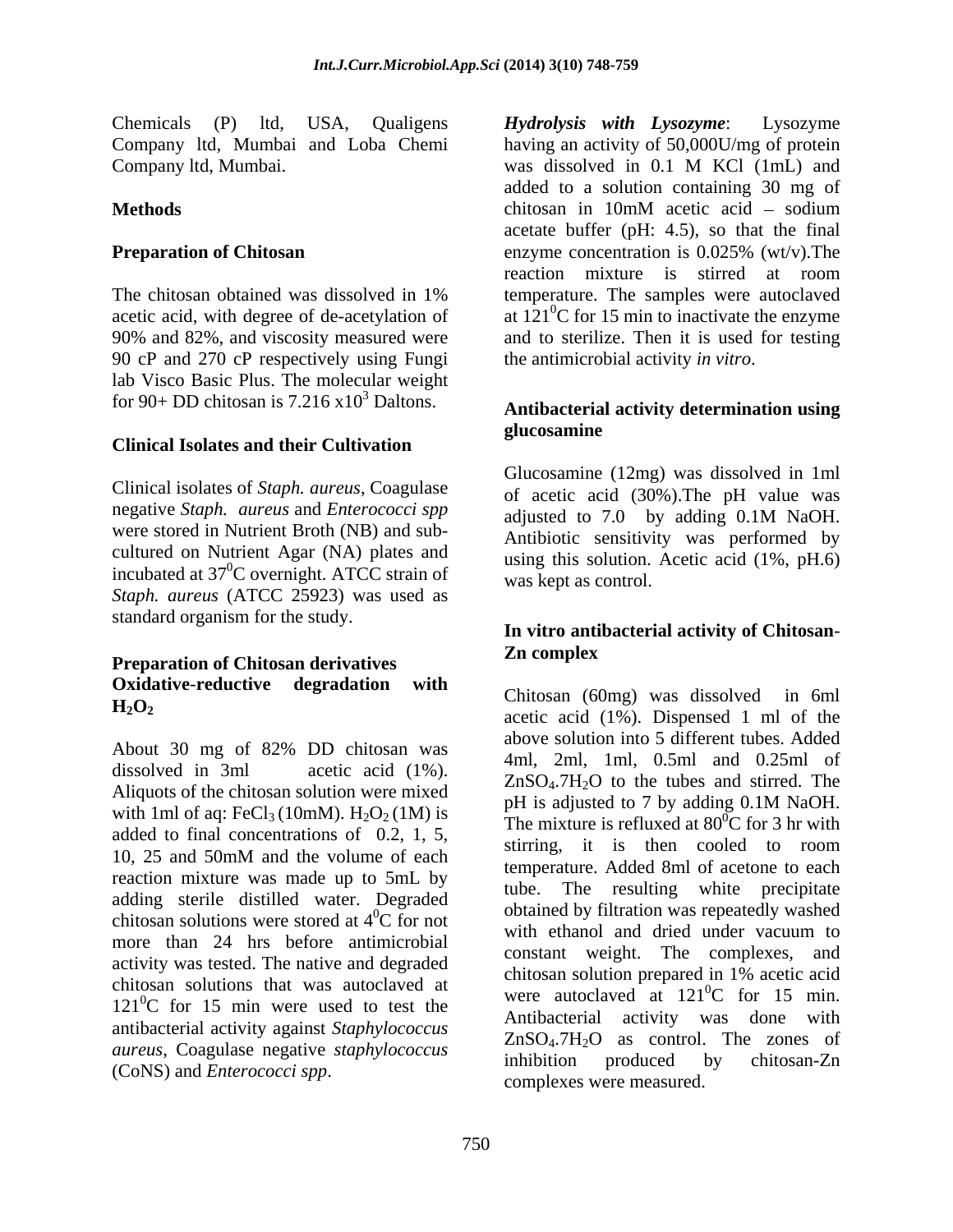different concentrations (100µg, 200µg, added into each well (Ditch-Plate method: *Rice et al*, 1950.) and incubated at  $37^{\circ}$ C for was then compared with the reference

As shown in Table (1, 2 and 3) chitosan markedly inhibited the growth of all the three organisms tested, namely *Staph.* susceptibility of a bacterial strain towards a *aureus,* Coagulase negative *Staph. aureus* and *Enterococci.* The activity increased with increasing concentration of chitosan. The antimicrobial that will inhibit the visible susceptibility of the test organisms to growth of a microorganism after overnight different concentrations of chitosan was incubation (*Monarul et al, 2011*.) The MIC strain dependant. The inhibition zone value of chitosan against the clinical isolates diameter for *Staph. aureus* was in the range was 100µg. of 14-30mm, the highest antibacterial activity (30mm) was against the ATCC strain of *Staph. aureus.* The inhibition zone showed the highest activity against *Staph.*  diameter ranged between 12-22mm for *aureus*, relative to other organisms, as Coagulase negative *Staph. aureus* and 17- 29mm for *Enterococci spp.* diameter 30mm (Table.1). On the other

study (1%) was same as that used by *Bae et al* (2006) in a clinical trial to study the effect of chitosan on plaque formation. The1.0%, **Comparison of the Antibacterial Activity** water-soluble reduced chitosan, with pH ranging from 6.0 to 6.5, molecular weights between 3,000 and 5,000 Da, and 70%

**In vitro Antibacterial Activity** 1.25g/L for *Streptococcus mutans*. The All the isolates and ATCC strain were lawn potent antibacterial effect on *S. mutans*, and -cultured on MHA plates. Chitosan of displayed a significant antibacterial and 300µg and 400µg) and hydrolysates were plaque regrowth. The antibacterial activity 0C for *Staphylococcus aureus* and *Salmonella* 24hrs. The zone of inhibition was measured *paratyphi* by *Islam et al* (2011). They found in millimeters. Antibacterial activity of that the highest zone of inhibition against chitosan against the given clinical isolates *Salmonella paratyphi* and *Staphylococcus*  standard antibiotics Vancomycin (VA) and at the dose of 288 µg. The chitosan Amoxyclav (AC). The minimum inhibitory preparation in our study showed a diameter concentration (MIC) of chitosan and range of 12-22mm for 200µg, hence more standard antibiotics were measured. effective. Acetic acid (1%) was taken as **Results and Discussion activity against any of the test organisms.** water-soluble reduced chitosan exhibited plaque-reducing action during the 4-day of chitosan was tested against two strains of *aureus* were 16 mm and 14 mm respectively control and it showed no antibacterial

### **Antibacterial activity of chitosan Minimum Inhibitory Concentration (MIC)**

MIC is usually taken as a measure of the specific antimicrobial substance. It is defined as the lowest concentration of an was 100µg.

The concentration of chitosan used in this exhibited the lowest (12mm) antibacterial It is interesting to note that chitosan  $(400\mu g)$ judged by the highest inhibition zone hand, Coagulase negative *Staph. aureus* activity (Table.2).

# **of Chitosan with Standard Antibiotics**

degree of deacetylation, showed an MIC of activity against the clinical pathogens tested.Chitosan showed significant antibacterial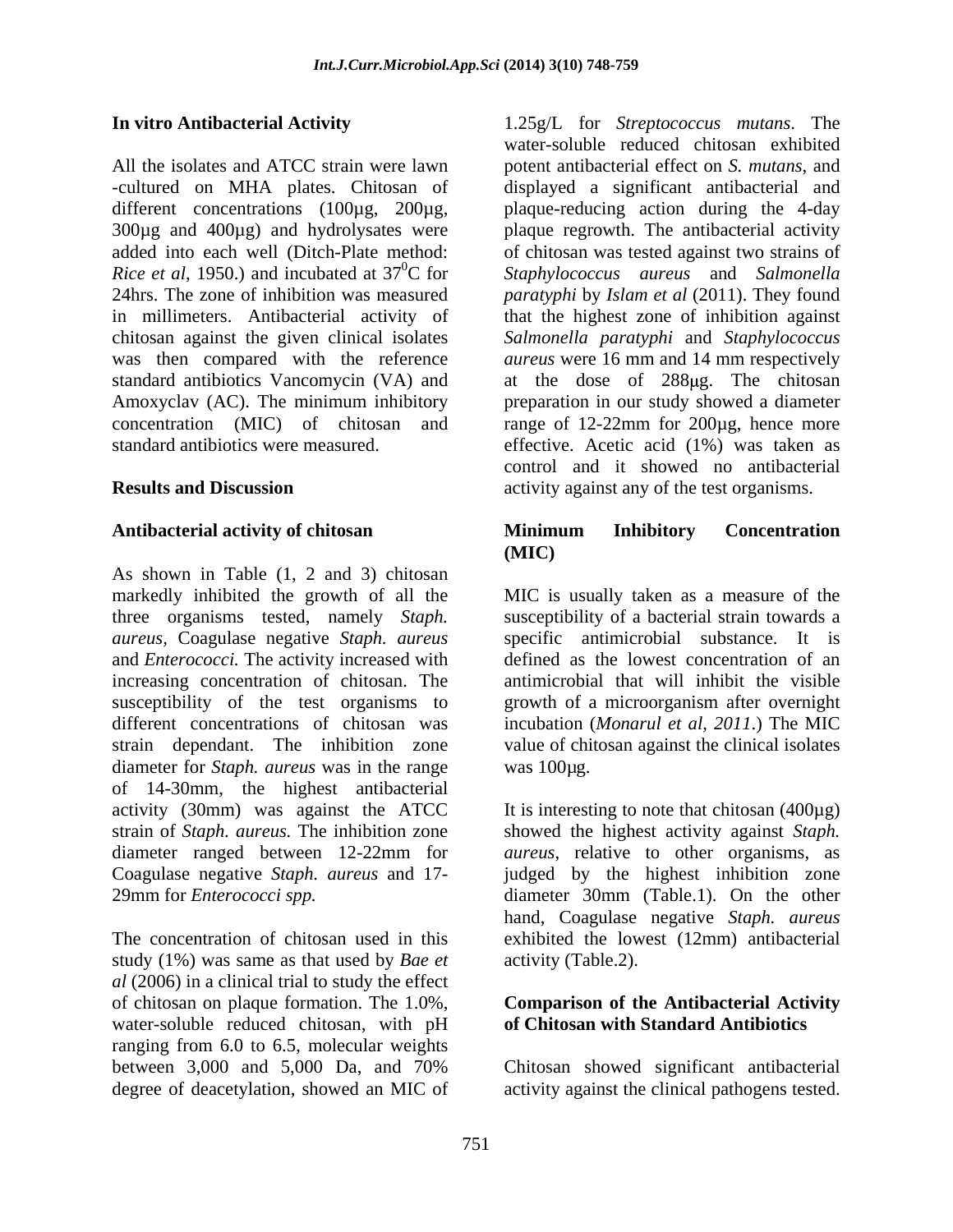The antibacterial activity of chitosan (400µg) against ATCC strain of *Staph. aureus* was twice that for Vancomycin and its concentration is quite evident. The mean Amoxyclav (Table.1). The antibiotic values of zone diameters for chitosan resistant strains of *Staph. aureus* were also concentrations, 100µg, 200µg, 300µg and susceptible to chitosan activity. Out of the  $400\mu$ g were 10.35mm, 14.59mm, 17.7mm 17 clinical isolates of *Staph. aureus* tested, and 20.24mm respectively. The level of 13 strains were comparatively more significance was 0.000, which was within sensitive to Vancomycin than Amoxyclav. the range of significance (0.00 to 0.05), thus Strains of Coagulase negative *Staph.aureus* did not show chitosan sensitivity like the other two Gram positive pathogens tested chitosan. The level of significance was the (Table.2). same (0.000) in the case of Coagulase

Among the 15 strains of *Enterococci spp* tested, 13 showed remarkable sensitivity to **Antibacterial Activity of Chitosan** chitosan followed by Vancomycin than **Derivatives** Amoxyclav (Table,3).

The use of chitosan as an anti-biofilm Antibacterial Activity of  $H_2O_2$  degraded coating for medical applications such as Chitosan Hydrogen peroxide degradation of implantable medical devices, wound chitosan has not significantly affected its dressings, catheters and contact lenses has antibacterial activity against clinical isolates been suggested by *Carlson et al (2008)*, of *Staph.aureus*, except for strain SA-2. The who claim that coating surfaces with antibacterial activity against SA-2 has chitosan is highly effective at retarding or reduced by more than 60% after degrading preventing the formation of *Staph. aureus* chitosan with hydrogen peroxide. The and *Staph.epidermidis* biofilms. Hypothesis antibacterial activity of H<sub>2</sub>O<sub>2</sub> degraded is that it disrupts cell membrane as microbes chitosan ranged between 8 -25 mm against settle on the surface, being even superior to coatings impregnated with antimicrobial agents such as Chlorhexidine (*Ion Anghel et* CoNS also showed similar type of action

Chitosan shows great potential in But in the case of Enterococci, the most developing into a biocompatible antibiotic. Chitosan with a high molecular weight EC-3. The zone diameter for the (500KD-1000KD) and maximum degree of de-acetylation is expected to show enhanced antimicrobial activity even at lower concentrations. *Rhodes* and *Roller* (2000); It was previously reported that oxidative *Raafat* (2008), theorized that a mild destruction of chitosan occurred in presence degradation of chitosan enhances its of hydroxy radicals which were generated antimicrobial action, where as highly from H2O2 (*Nova et al*.,2001; *Qin et* degraded chitosan displayed no *al*.,2002). Therefore, the reduced amount of

The observation that the action of chitosan on *Staph*. *aureus* increased with increase in indicating that the increase in concentrations does influence the antibacterial effect of negative *Staph*.

### **Antibacterial Activity of Chitosan Derivatives**

of *Staph.aureus*, except for strain SA-2. The antibacterial activity against SA-2 has reduced by more than 60% after degrading *Staph.aureus* (Fig.1).

*al*, 2012).  $with H_2O_2$  degraded chitosan (Fig.2).

significant antibacterial activity is given by The zone diameter for antibacterial activity is ranged between 11- 26mm (Fig.3).

antimicrobial action. hydrogen after this reaction may account for the  $H_2O_2$ - scavenging effect of the chitosan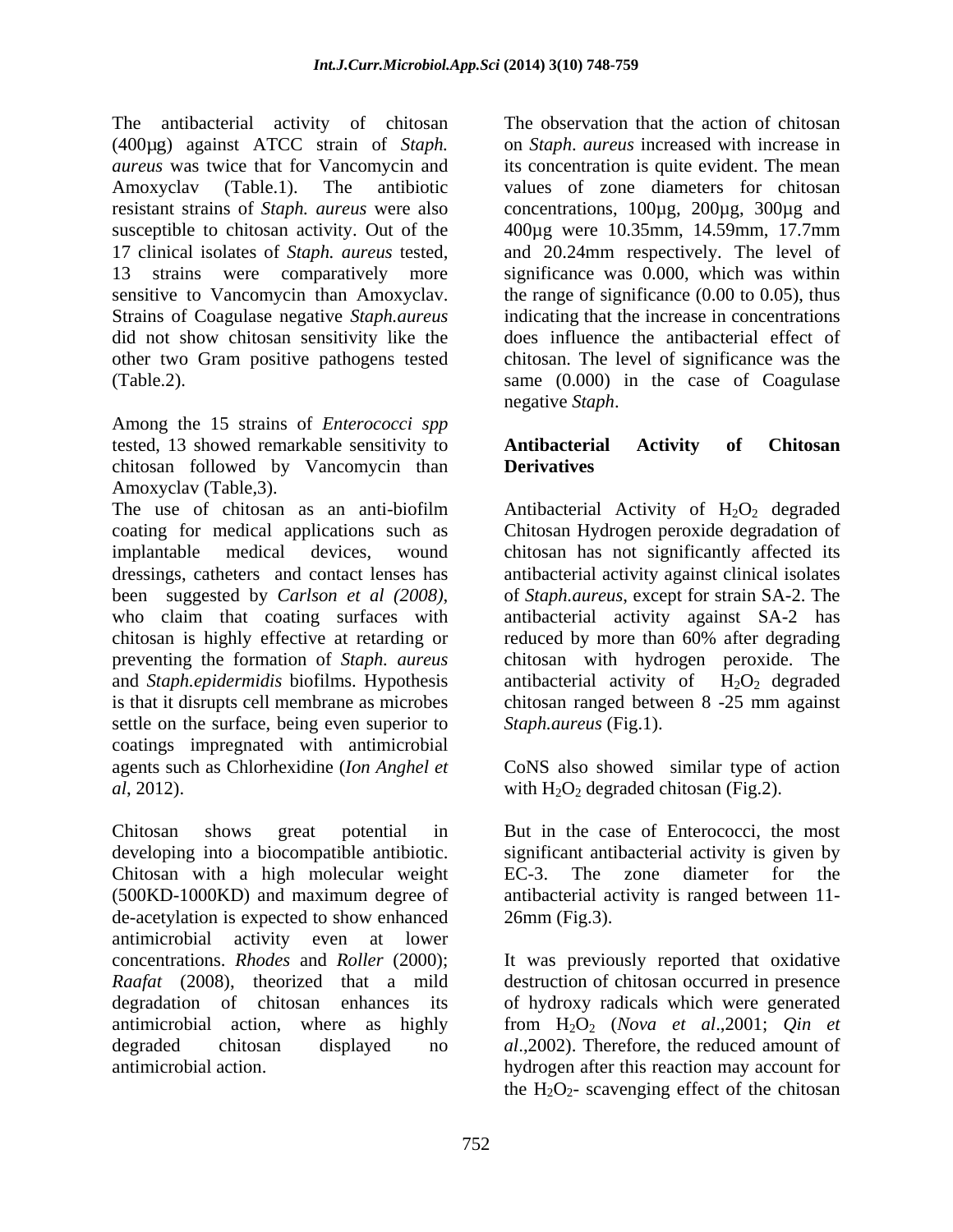derivatives observed in their studies. The **Antibacterial Activity of Lysozyme** hydroxyl radicals generated from  $H_2O_2$  may degraded Chitosan react with parts of chitosan molecule other than the  $\beta$ - 1,4 linkage to form oligomers of the five strains from each group of with non-active oxidized groups. It was not organisms namely expand; the highest possible to establish whether the activity is shown by *Enterococci*, then improvement in the antimicrobial potency of Coagulse negative *Staph* and *Staph*.*aureus*. chitosan degraded by  $H_2O_2$  was due to variation in the degree of polymerization or  $10-20$  mm (Fig.7). to the presence of oxidized groups on the oligomers. It is possible that oxidation Nordtveit et al, (1996) reported that, polymeric backbone resulted in a loss of

Gram-positive and Gram-negative bacteria than chitosan oligomers, whose molecular weights are between 1-10 KDa. *No et al* (2002), also reported that native chitosan and antimicrobial activity from the showed higher antibacterial activity than enzymatic study were different from the obtained are in agreement with the above because, in the case of Gram- positive *cocci*, when outer membranes of bacteria are dispraced chitosan shows lesser antibacterial disrupted or uncovered by chitosan. activity than that of native chitosan.

*Enterococcal* strains showed the greatest **complex** zone size than for *S*.*aureus* and Coagulase negative *staph* tested. In contrast to the hydrolyzed by chitosanase, was more native chitosan. The limited exposure of chitosan (2hrs) to iron might have partially hydrolyzed chitosan thereby expressing enhanced activity. The activity might also be

### **Antibacterial Activity of Lysozyme degraded Chitosan**

The inhibition zone diameter varies between 10 -20 mm (Fig.7).

increased the biological activity of the lysozyme from chicken egg used for polymer, while excessive hydrolysis of the chitosan degradation has been shown to be activity ( *Rhodes* and *Roller,2000*). only partially deacetylated. Antimicrobial *Jeon et al* (2001), indicated that native 583KDa) against pathogenic *E.coli* was not chitosan (685 KDa) was more effective on different from the native chitosan (438 chitosan hydrolysates. The results we previous result due to the limitation of findings as, in the case of *S.aureus*. The 1% acetic acid), which was used to facilitate zone diameter decreased with increase in the lysozyme activity. Lysozyme could be concentration in the mixture. This is effective against Gram-negative bacteria Nordtveit *et al,(1996)* reported that, the most efficacious when the chitosan is activity of hydrolyzed chitosan (473- KDa), where as the inhibition against *S.aureus* and *C.albicans* was lower than the native one. The chitosan molecular weight and antimicrobial activity from the enzymatic study were different from the chitosan solubility in the buffer (instead of when outer membranes of bacteria are disrupted or uncovered by chitosan.

### **Antibacterial Activity of Chitosan- Zinc complex**

earlier studies, Uchida *et al* (1989), found in triplicate to assess the antibacterial effect that chitosan hydrolysates, slightly of CS-Zn complexes, all the chelates had effective as an antibacterial agent than (ATCC 25923) but the CoNS and EC *spp* due to the formation of free radicals on the activity of CS-Zn complexes enhanced with hydrolysates. increasing chelate ratios, for all the three A single strain of each organism was studied more action than CS and Zn for *S*. *aureus* showed a decrease in activity than chitosan for ratios 0.25:1, 0.5:1 and 1:1. As concentration of Zn increases, the zone diameter also increases. The antibacterial organisms.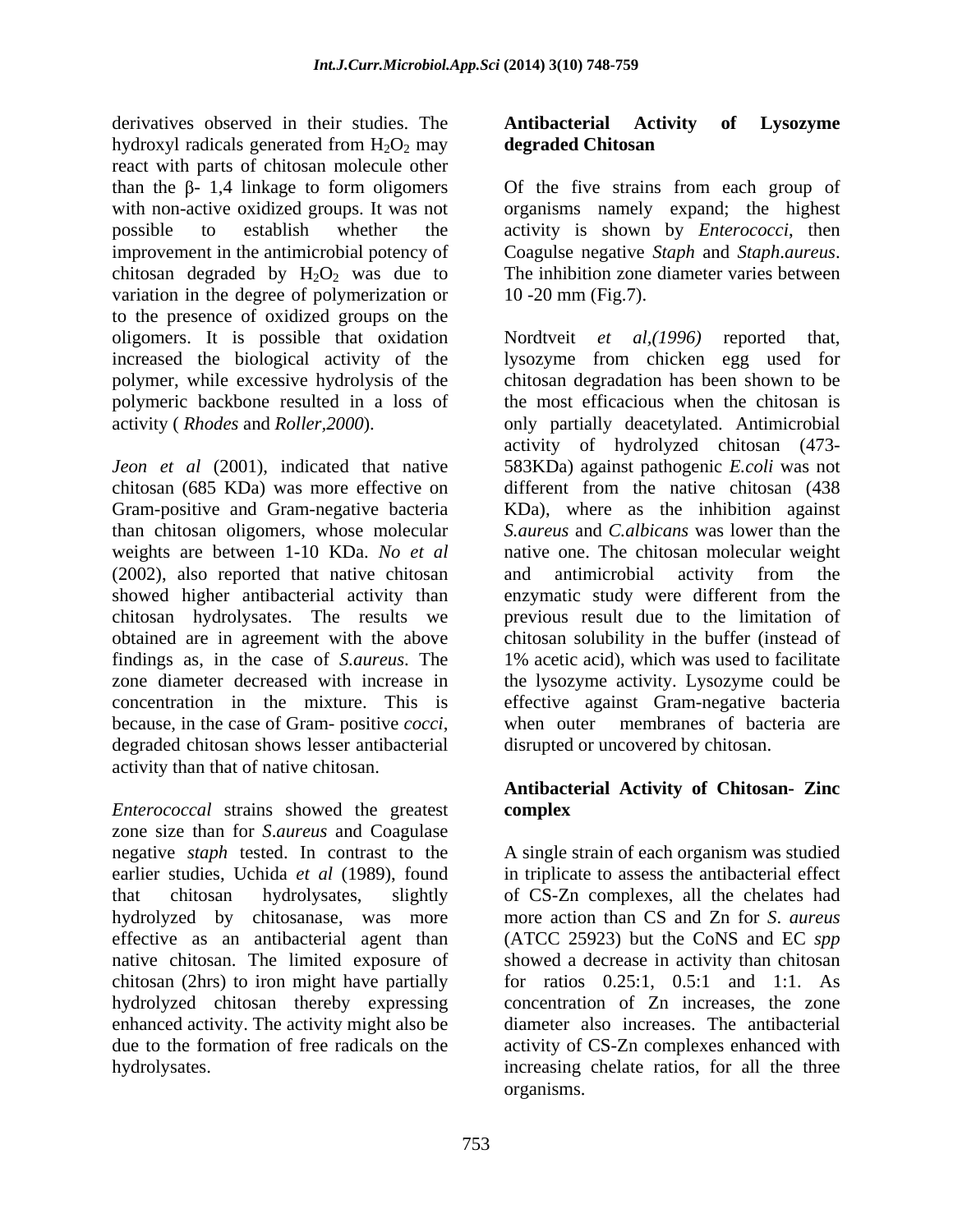|                       |             | Clearance zone diameter in mm of |                 |                  |                            | $\mathbf{Amoxyclav}(\mathbf{Ac})$ |
|-----------------------|-------------|----------------------------------|-----------------|------------------|----------------------------|-----------------------------------|
| Staphylococcus        |             |                                  | <b>Chitosan</b> |                  | $\mathbf {Vancomycin}(Va)$ |                                   |
| <i>aureus</i> strains | $100 \mu g$ | $200 \mu g$                      | $300 \mu g$     | $1400 \mu g$     |                            |                                   |
| ATCC(25923)           | 16          | 22                               | 28              | 30               | 15                         | 15                                |
| $SA-1$                | 18          | 22                               | 26              | 28               | 16                         | 33                                |
| $SA-2$                |             |                                  |                 | 15 <sup>15</sup> | 16                         |                                   |
| $SA-3$                | 15          | 20                               | 24              | 27               | 19                         |                                   |
| $SA-4$                | 10          | 16                               | 18              | 20               | 18                         | 21                                |
| $SA-5$                | 10          | 14                               | 17              | 19               |                            |                                   |
| $SA-6$                | 10          | 14                               | 17              | 20               |                            |                                   |
| $SA-7$                | 10          | 14                               | 18              | 19               |                            |                                   |
| $SA-8$                | 16          | 19                               | 23              | 25               | 18.                        |                                   |
| $SA-9$                | 16          | 20                               | 23              | 27               |                            |                                   |
| $SA-10$               | 14          | 17                               | 20              | 22               |                            |                                   |
| $SA-11$               |             |                                  |                 | 16               |                            |                                   |
| $SA-12$               |             |                                  |                 | 14               |                            | 30                                |
| $SA-13$               |             | 10                               | 12              | 14               |                            |                                   |
| $SA-14$               |             |                                  | 14              | 16               |                            |                                   |
| $SA-15$               |             |                                  |                 |                  |                            |                                   |
| $SA-16$               |             | 14.                              | 15              | 16               | 19                         |                                   |

**Table: 1.** Antibacterial activity of chitosan and standard antibiotics on *Staphylococcus aureus* strains

SA= *Staphylococcus aureus*



fig:1.Antibacterial activity of H<sub>2</sub>O<sub>2</sub> degraded chitosan against SA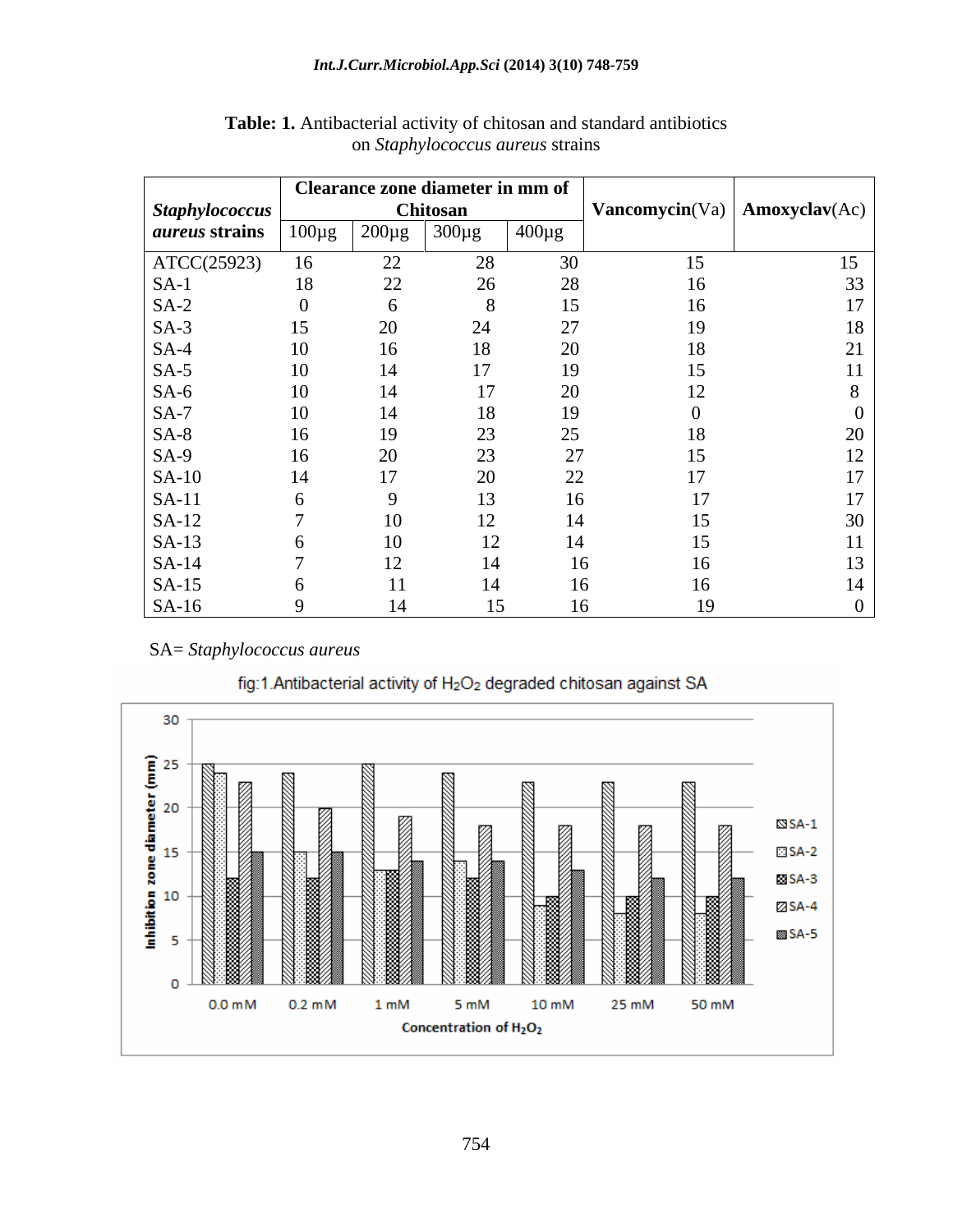|                             | <b>Clearance zone diameter in</b> |                                                            |     |                        |                                   |          |
|-----------------------------|-----------------------------------|------------------------------------------------------------|-----|------------------------|-----------------------------------|----------|
| mm of chitosan<br>Coagulase |                                   |                                                            |     | <b>Vancomycin</b> (Va) | $\mathbf{Amoxyclav}(\mathbf{Ac})$ |          |
| negative                    |                                   | $\mid$ 100µg $\mid$ 200µg $\mid$ 300µg $\mid$ 400µg $\mid$ |     |                        |                                   |          |
| Staphylococcus              |                                   |                                                            |     |                        |                                   |          |
| <i>aureus</i> strains       |                                   |                                                            |     |                        |                                   |          |
| CoNS-1                      |                                   | 14                                                         | 17  | 22                     | 19                                |          |
| $CoNS-2$                    | 9                                 | 12                                                         | 15  | 16                     | 15                                | 16       |
| $CoNS-3$                    |                                   | 10                                                         | 15  | 19                     | 21                                | 19       |
| $CoNS-4$                    | 10                                | 12                                                         | 14  | 16                     | 10                                | 10       |
| $CoNS-5$                    | 10                                | 14                                                         | 16  | 18                     | $20\,$                            | 18       |
| $CoNS-6$                    | 10                                | 15                                                         | 18  | 20                     | 22                                | 20       |
| CoNS-7                      |                                   | 10                                                         | 12  | 14                     | 18                                | 20       |
| CoNS-8                      |                                   |                                                            | 10  | 12                     | 17                                | $\theta$ |
| CoNS-9                      |                                   |                                                            | 12  |                        | 18<br>14                          |          |
| $CONS-10$                   | 10                                | 12                                                         | 15  | 16                     | 16                                |          |
| $CoNS-11$                   | 11                                | 12                                                         | 14. | 15                     | 12                                |          |
| $CoNS-12$                   |                                   |                                                            | 12  |                        | 17<br>13                          |          |
| $CoNS-13$                   | 10                                | 12                                                         | 16  | 17                     | 16                                | 18       |
| $CoNS-14$                   | $\mathbf Q$                       |                                                            | 15  | 17                     | 17                                | 19       |
| $CoNS-15$                   |                                   | 10                                                         | 13  |                        | 16<br>18                          |          |

**Table.2** Antibacterial activity of chitosan and standard antibiotics on Coagulase negative *Staphylococcus aureus* strains

CoNS= Coagulase negative *Stahylococcus aureus*

|                     | <b>Clearance zone diameter in</b> |    |                                                            |    |    | <b>Vancomycin</b> (Va)   <b>Amoxyclav</b> (Ac) |  |
|---------------------|-----------------------------------|----|------------------------------------------------------------|----|----|------------------------------------------------|--|
| <b>Enterococcus</b> | mm of chitosan                    |    |                                                            |    |    |                                                |  |
| strains             |                                   |    | $\mid$ 100μg $\mid$ 200μg $\mid$ 300μg $\mid$ 400μg $\mid$ |    |    |                                                |  |
| $EC-1$              | n.                                | 10 | 16                                                         | 19 | 16 | 20                                             |  |
| $EC-2$              | 19                                | 22 | 24                                                         | 26 | 17 | 20                                             |  |
| $EC-3$              | 10                                | 14 | 18                                                         | 19 |    |                                                |  |
| $EC-4$              |                                   | 16 | 20                                                         | 25 | 18 | 25                                             |  |
| $EC-5$              | 11                                | 14 | 19                                                         | 23 | 16 | 20                                             |  |
| $EC-6$              | 19                                | 21 | 25                                                         | 29 | 20 | 28                                             |  |
| $EC-7$              | 18                                | 25 | 27                                                         | 29 | 17 | 17                                             |  |
| $EC-8$              | 12                                | 16 | 18                                                         | 20 | 17 | 20                                             |  |
| $EC-9$              | $\Omega$                          | 15 | 18                                                         | 20 | 15 | 17                                             |  |
| $EC-10$             | 12                                | 16 | 21                                                         | 26 | 24 | 28                                             |  |
| $EC-11$             | 10                                | 14 | 17                                                         | 18 | 15 | 17                                             |  |
| $EC-12$             |                                   | 10 | 15                                                         | 18 | 15 | 19                                             |  |
| $EC-13$             | 12                                | 15 | 18                                                         |    | 18 | 21                                             |  |
| $EC-14$             | 10                                | 14 | 17                                                         | 20 | 19 | 22                                             |  |
| $EC-15$             |                                   | 12 |                                                            |    | 18 | 20                                             |  |

**Table.4** Antibacterial activity of chitosan and standard antibiotics on *Enterococci* strains

EC= *Enterococci*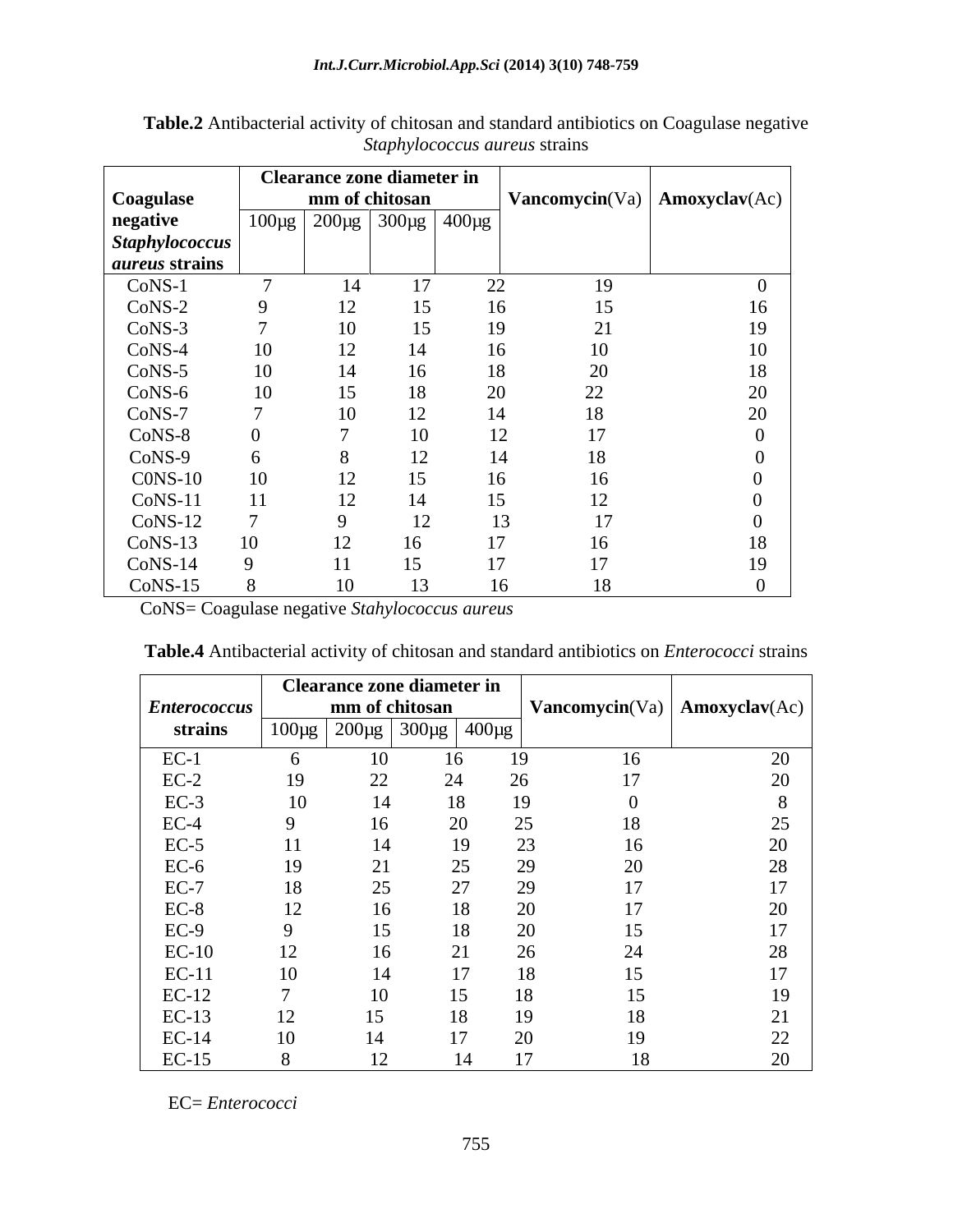



fig:3.Antibacterial activity of H<sub>2</sub>O<sub>2</sub> degraded chitosan against EC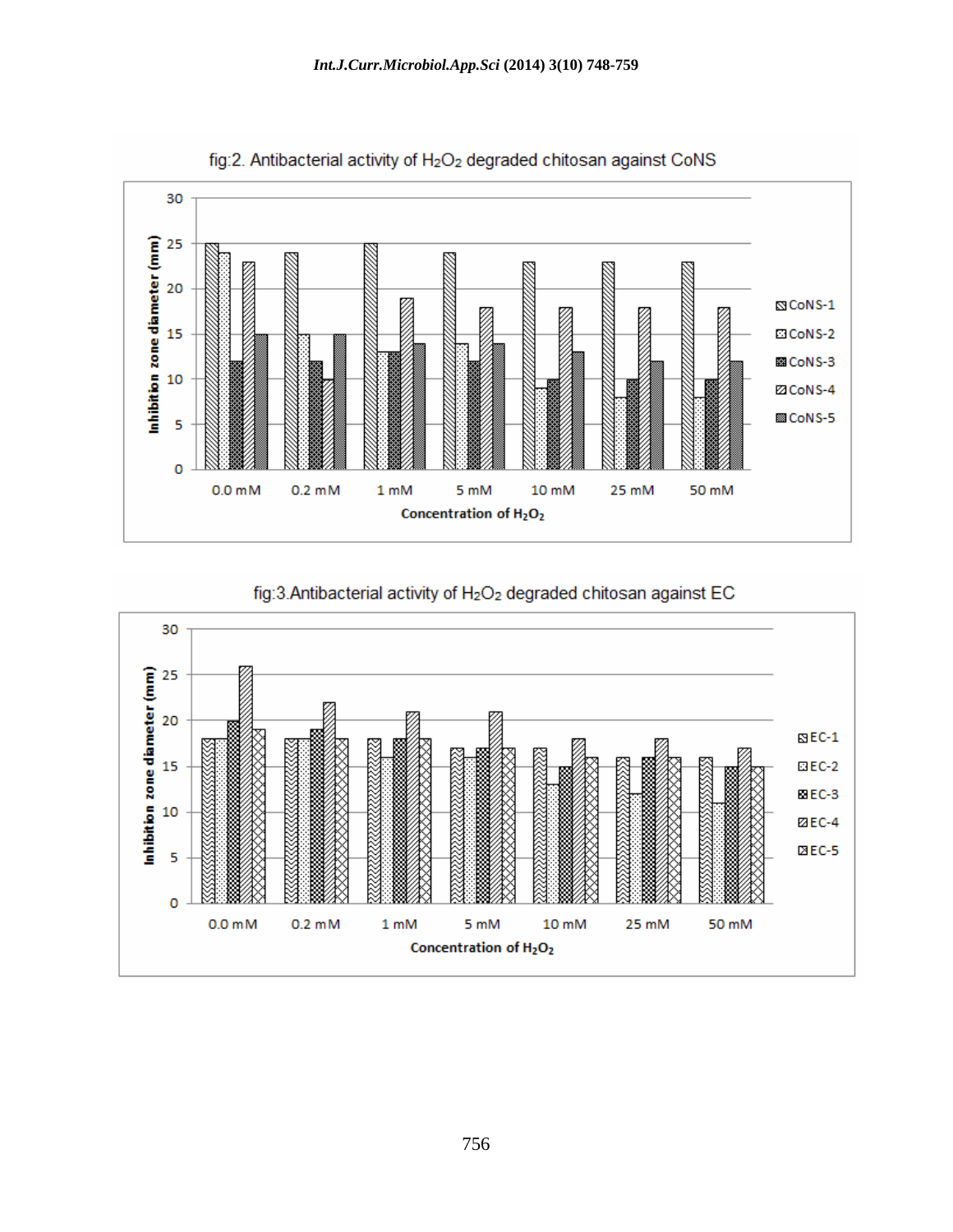

fig:4. Antibacterial activity of lysozyme degraded chitosan against SA, CoNS and EC





The control (1% ZnSO4) developed zone of antimicrobial activities (Wang et al,2004), inhibition. The complex with chelate which were 2-8 times and 4-16 folds higher ratio,4:1 was more effective than CS and Zn than those of chitosan and zinc sulfate, alone by 2-10 units and 18-20 units respectively, and improved with increasing respectively (Fig.8). The CS-Zn complex content of zinc ions. The CS-Zn complexes showed a wide spectrum of effective

exerted a more effective antibacterial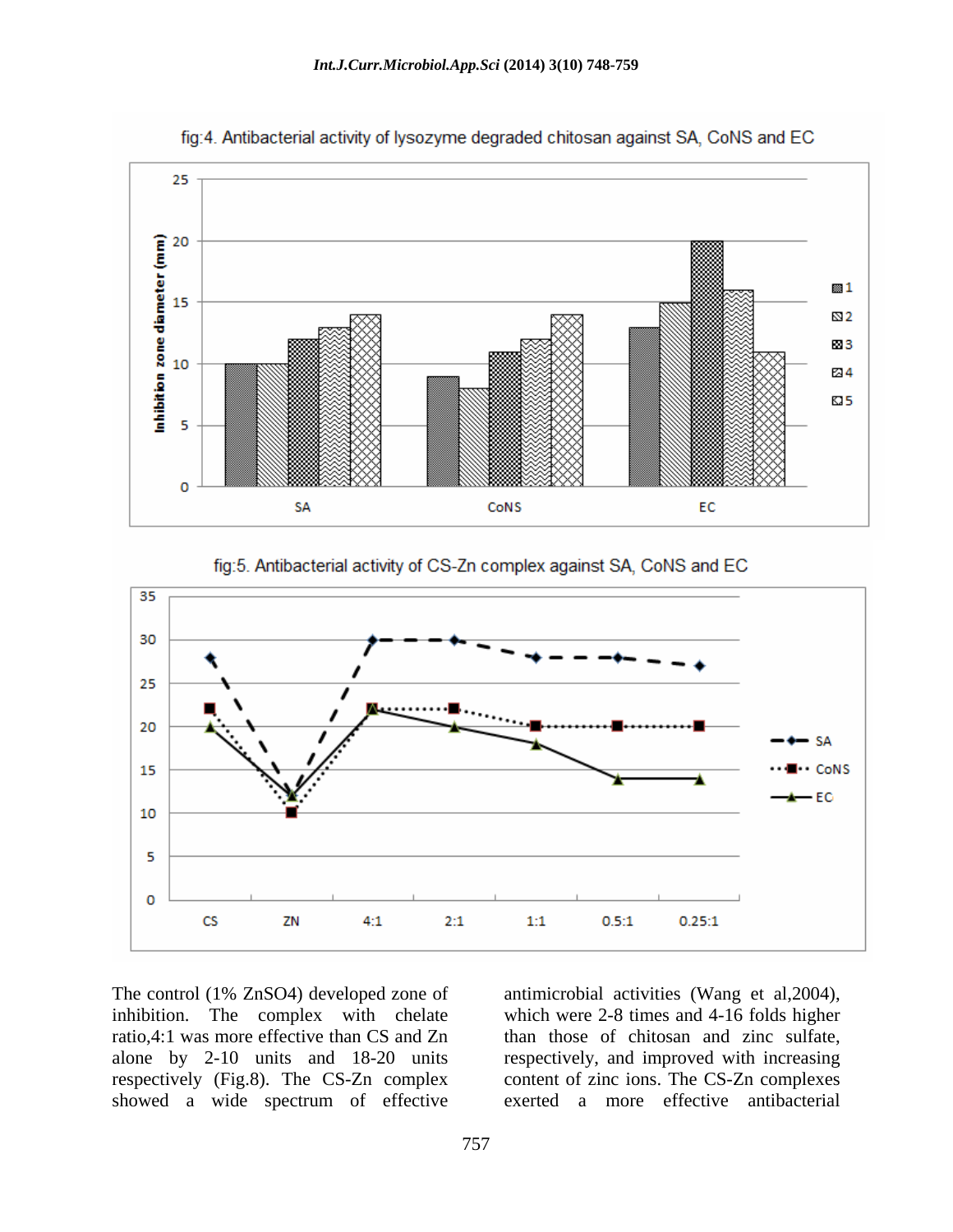Although the exact antimicrobial mechanism mechanisms have been proposed. One of the major proposals is that the polycationic Carlson,R.P., Taffs,R., Davison,W.M., and nature of chitosan reacts with the negatively Stewart, P.S., 2008. Anti-biofilm charged residues of macromolecules at the cell surface (Young and Kauss, 1983), which could alter the permeability Chen,Y.M., Chung,Y.C., Wang,H.L and characteristics of chitosan, resulting in the chitosan induced leakage of bacterial cell components, specifically the  $\beta(1,4)$  linkage against waterborne pathogens. between C-1 of N- acetyl muramic acid and C-4 of N- acetyl glucosamine (Masschalck Chi,C.Y., Wang,S.M., Lin,H.C., Liu,C.C., and Michiels, 2003). The non-inhibitory activity of glucosamine supports the fact that a large number of protonated amino groups are required for the antimicrobial activity of chitosan, which might not be present in Goy,R.C. et al.2009. A review of the sufficient quantity in equal as even high concentrations of glucosamine than native 241-247. chitosan. Ion Anghel., Carmen L., Alexandru, M.,

We extend our sincere thanks to Sumitra G,<br>nanostructures and  $2-(4-$ Lecturer, Department of Biostatistics, AIMS for her guidance in carrying out the statistical analysis and to Dr. P T Mathew, Scientist, By Products Dept. CIFT, Kochi for providing the chitosan samples.

- Ali, P., Gholam, R.M., 2006. Super  $\frac{\text{Junana}}{\text{Alu}}$ ,  $\frac{\text{anu}}{\text{Alu}}$  is  $\frac{\text{N.}}{\text{Alu}}$ absorbancy, $p^H$ - sensitivity and swelling kinetics of partially hydrolyzed  $\frac{u\theta}{K}$   $\frac{1004 \text{ H}}{2000 \text{ H}} \sin \theta$ . chitosan-g-poly (acrylamide) hydrogels. *Turk*. *J*. *Chem*.30: 595-608.
- Bae, K.E., Jun.J., Lee, S.M., Paik, D.I., and dev Kim,J.B., 2006. Effect of water-soluble reduced chitosan on *Streptococcus*  vitality. *Cli*. *Oral*. *Invest*. 10: 102- 107.
- activity equally against *E*.*coli* and Burkatovskaya,M., Castano,A.P., Midova- *Corynebacteria* than antifungal activity (Wang *et al*, 2004). Hamblin,M.R., 2008. Effect of chitosan of chitosan is still unclear, several mice. *Wound Repair Regan*. 16: 425- Rice, T.N., Tegos,G.P., and acetate bandage wound healing in infected and non-infected wounds in 431.
	- Stewart,P.S., 2008. Anti-biofilm properties of chitosan-coated surfaces. *J*. *Biomater*. *Sci*. *Polym*, 19: 1035-1046.
	- Li,S.L., 2003. Effect of abiotic factors in the antibacterial activity of chitosan against waterborne pathogens. *Bioresour Technol*, 88(3): 179-84.
	- Chi,C.Y., Wang,S.M., Lin,H.C., Liu,C.C., 2006. <sup>A</sup> clinical and microbiological comparison of *Staphylococcus aureus* toxic shock and scalded skin syndromes in children. *Clin*.*Inf*. *Dis*. 42: 181-185.
	- antimicrobial activity of chitosan. 19: 241-247.
- **Acknowledgments** pathogenic surface coating nanofluid, Ion Anghel., Carmen L., Alexandru, M., 2012. *In vitro* evaluation of anti obtained by combining  $Fe<sub>3</sub>O<sub>4</sub>/C<sub>12</sub>$ nanostructures and 2-((4 ethylphenoxy)methyl)-*N*-(substituted phenylcarbamothioyl)-benzamides. *Nanoscale Research Letters*.7: 513.
- **References** *Carbohydrate polymers*. 44: 71-76. Jeon,Y.J., Park, P.J., Kim,S.K., 2001. Antimicrobial effect of chitooligosaccharides by bioreactor.
	- $\frac{\text{Aiterative}\}}{\text{Aiterative}\}}$  is a supproved in Supprovedues Juliana,K., and Mariusz,G., 2012. Alternative therapies in *Staphylococcus aureus* diseases. 59(2): 171-184.
		- Knorr,D.,1984. Use of chitinous polymers in food- a challenge for food research and development. *Food Technology*.38: 85- 97.
	- *mutans*, plaque regrowth and biofilm Knowles,J., Roller,S., 2001. Efficacy of chitosan, carvacrol, and a hydrogen peroxide- based biocide against food